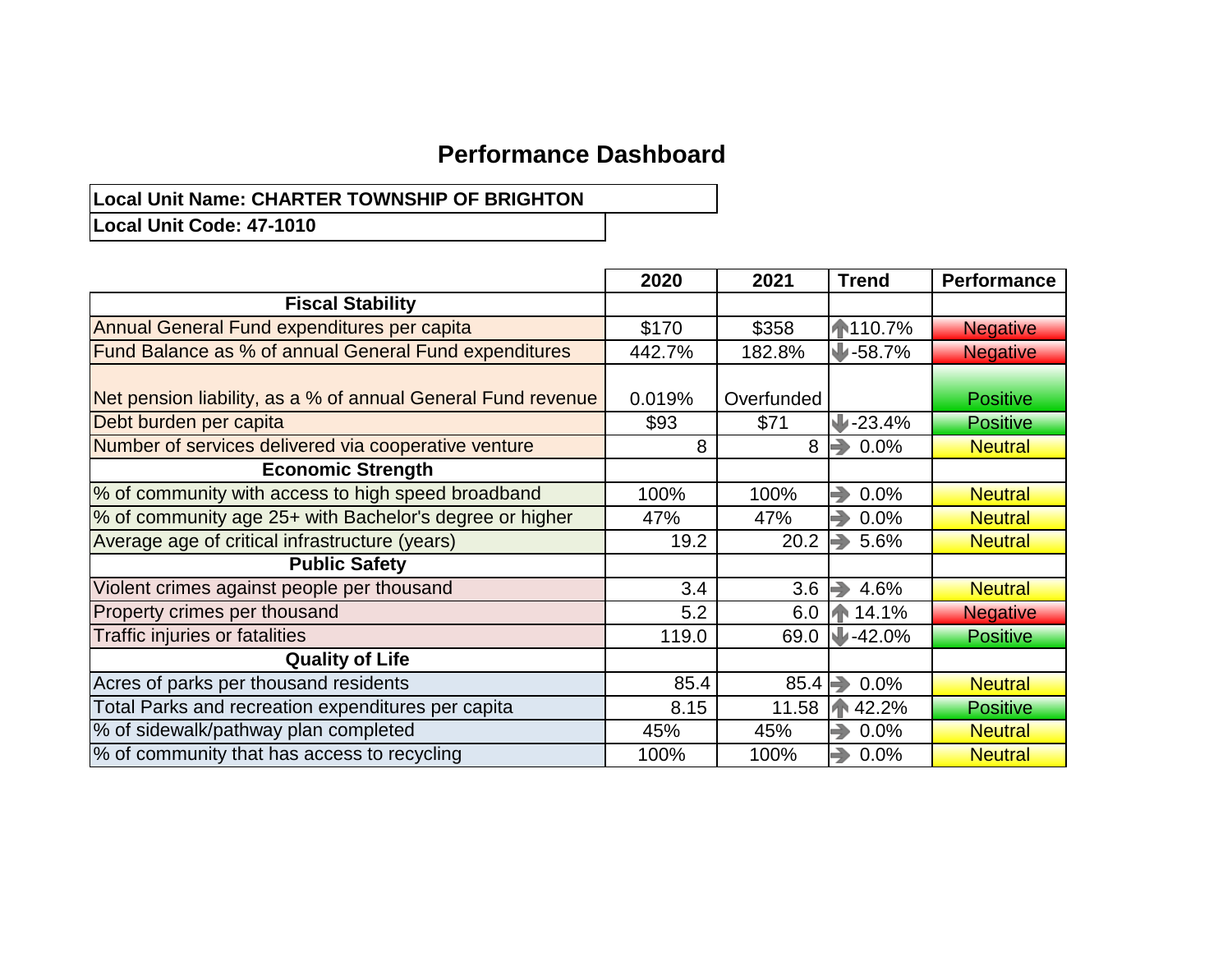1. Where our money comes from (all governmental funds) 2. Compared to the prior year



Commentary:

Revenues are shown net of interfund transfers.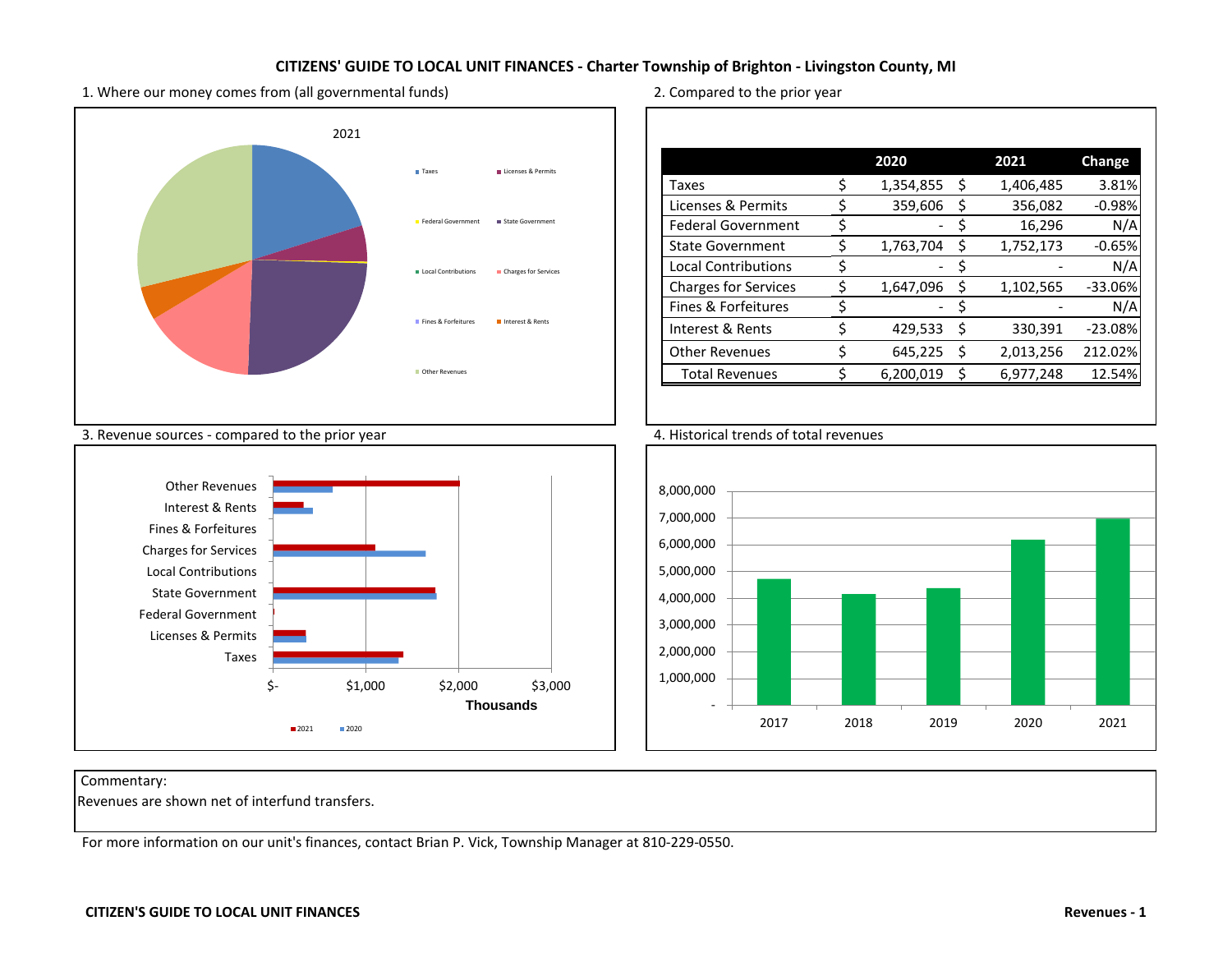1. Where we spend our money (all governmental funds) 2. Compared to the prior year



Commentary:

Expenditures are shown net of interfund transfers.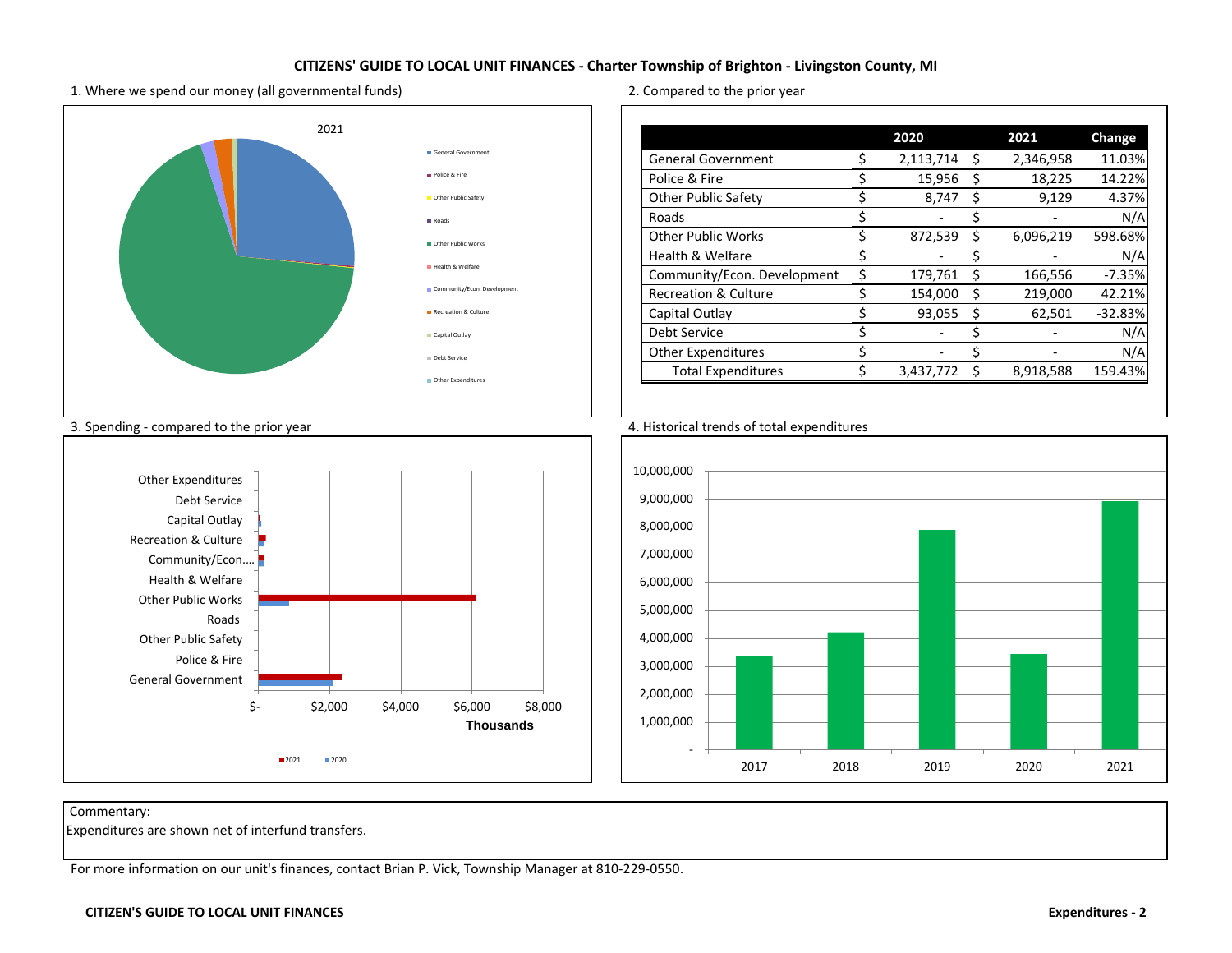

1. How have we managed our governmental fund resources (fund balance) 2. Compared to the prior year

|                     | 2020      | 2021        | Change     |
|---------------------|-----------|-------------|------------|
| Revenues            | 6,200,019 | 6,977,248   | 12.54%     |
| Expenditures        | 3,437,772 | 8,918,588   | 159.43%    |
| Surplus (Shortfall) | 2,762,247 | (1,941,340) | $-170.28%$ |

| Fund balance, by component: | 2020       |    | 2021       | <b>Change</b> |
|-----------------------------|------------|----|------------|---------------|
| Nonspendable                | 61,605     | \$ | 58,498     | $-5.04%$      |
| Restricted                  | 1,725,890  | Ś  | 878,454    | $-49.10%$     |
| Committed                   | 2,160,972  |    | 2,506,830  | 16.00%        |
| Assigned                    | 6,984,380  | \$ | 4,716,205  | $-32.47%$     |
| Unassigned                  | 5,526,082  | \$ | 6,357,602  | 15.05%        |
| <b>Total Fund Balance</b>   | 16,458,929 | ς  | 14,517,589 | $-11.80%$     |







Commentary: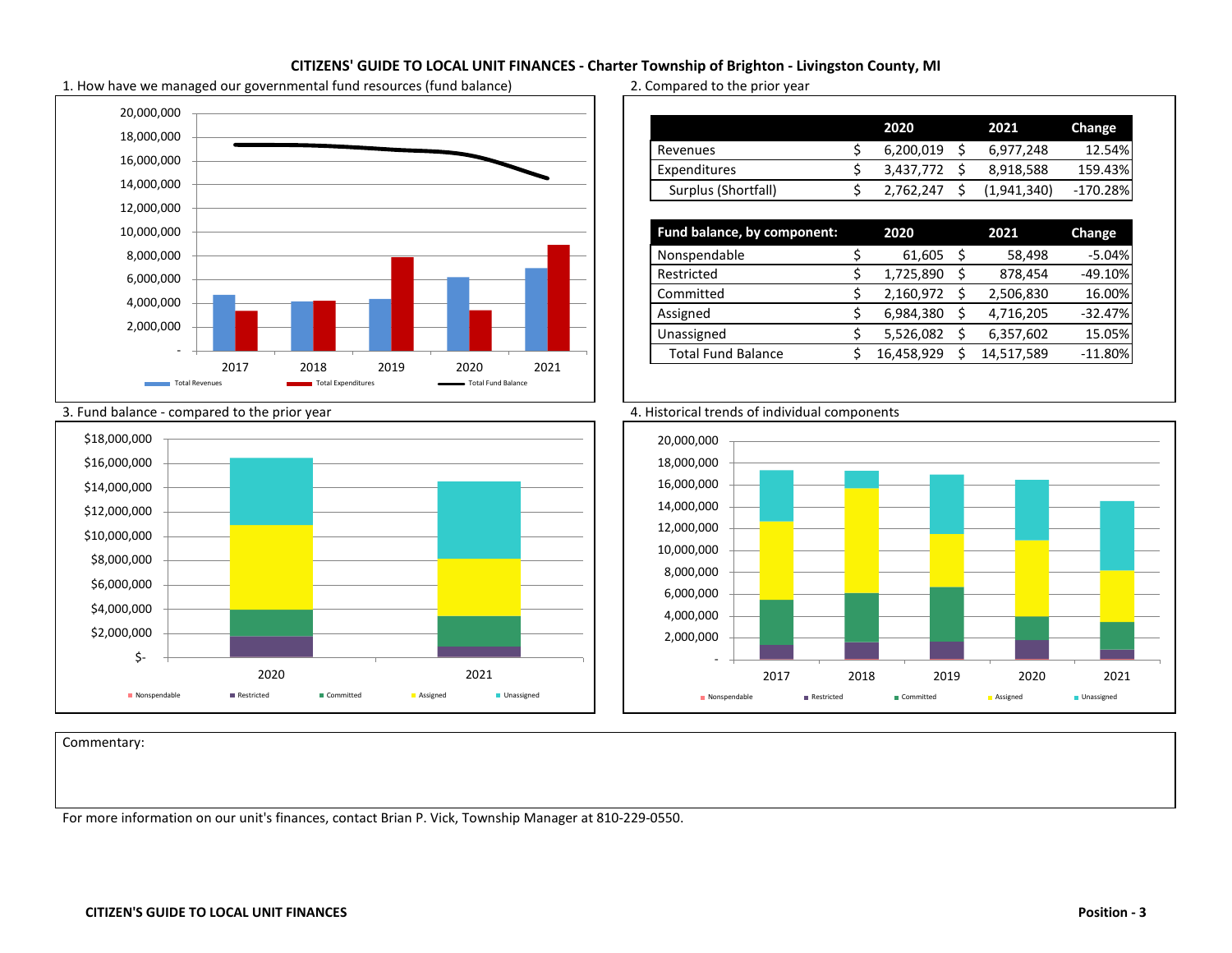

Commentary:

The Township has no Other Post-Employment Benefits (OPEB).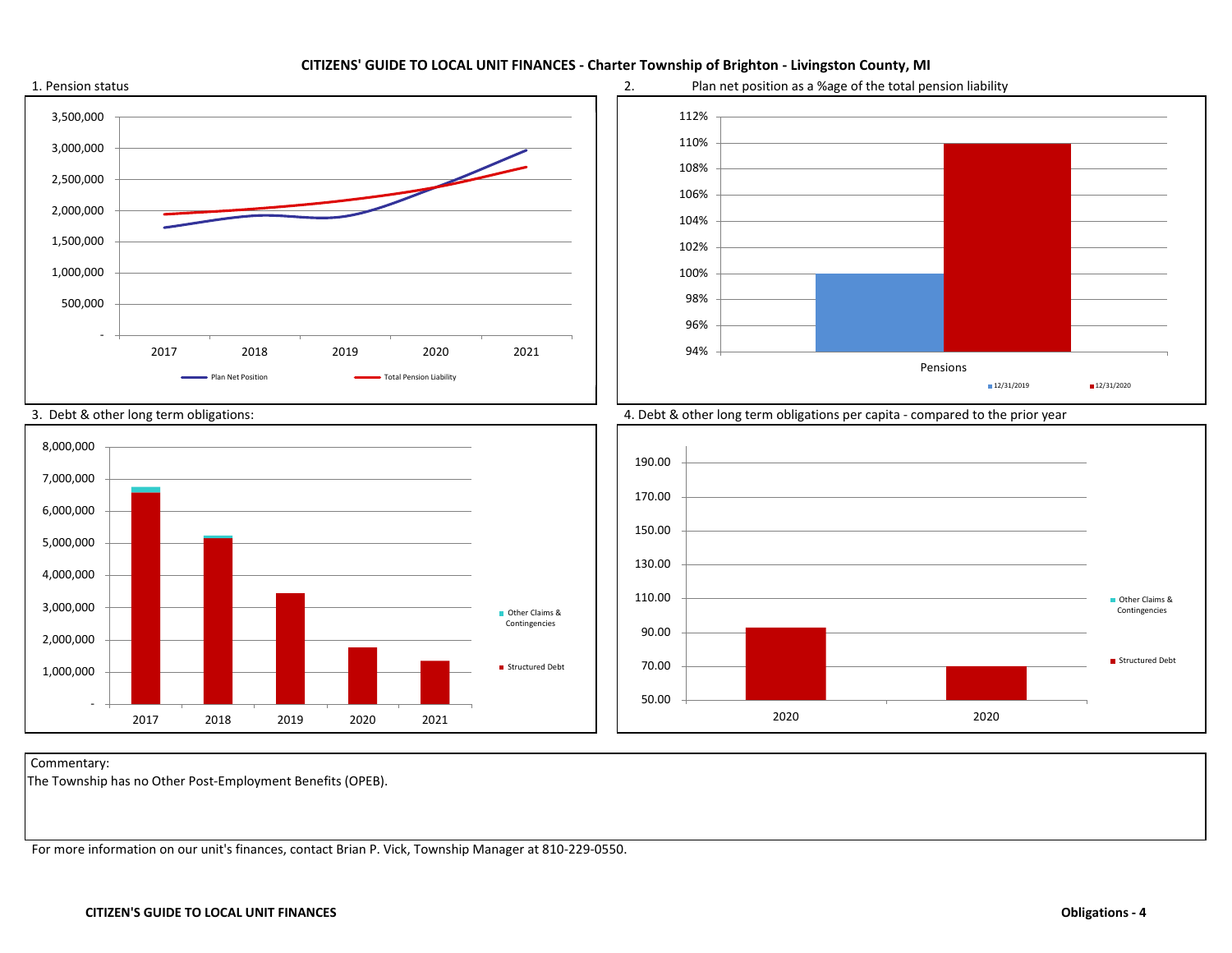# **Debt Service Report**

**Local Unit Name: Local Unit Code: Current Fiscal Year End Date:** Charter Township of Brighton - Livingston County, MI 47-1010 3/31/2022

|                             | Road Improvement Project Special Assessment Bonds |
|-----------------------------|---------------------------------------------------|
| <b>Debt Name:</b>           | Series 2020                                       |
| <b>Issuance Date:</b>       | 9/1/2020                                          |
| <b>Issuance Amount:</b>     | \$1,345,000                                       |
| Debt Instrument (or Type):  | <b>Bond</b>                                       |
| <b>Repayment Source(s):</b> | Special assessments                               |

| <b>Years Ending</b> | <b>Principal</b> | <b>Interest</b> |    | Total     |
|---------------------|------------------|-----------------|----|-----------|
| 3/31/2022           | \$<br>180,000    | \$<br>9,910     | \$ | 189,910   |
| 3/31/2023           | \$<br>175,000    | \$<br>8,399     | \$ | 183,399   |
| 3/31/2024           | \$<br>170,000    | \$<br>8,312     | \$ | 178,312   |
| 3/31/2025           | \$<br>165,000    | \$<br>8,228     | \$ | 173,228   |
| 3/31/2026           | \$<br>165,000    | \$<br>7,156     | \$ | 172,156   |
| 3/31/2027           | \$<br>160,000    | \$<br>5,125     | \$ | 165,125   |
| 3/31/2028           | \$<br>160,000    | \$<br>3,125     | \$ | 163,125   |
| 3/31/2029           | \$<br>150,000    | \$<br>1,188     | \$ | 151,188   |
| 3/31/1930           | \$<br>20,000     | \$<br>125       | \$ | 20,125    |
| <b>Totals</b>       | 1,345,000        | \$<br>51,568    | S. | 1,396,568 |

| Commentary:                   |  |
|-------------------------------|--|
| lnterest rates: .05% to 1.25% |  |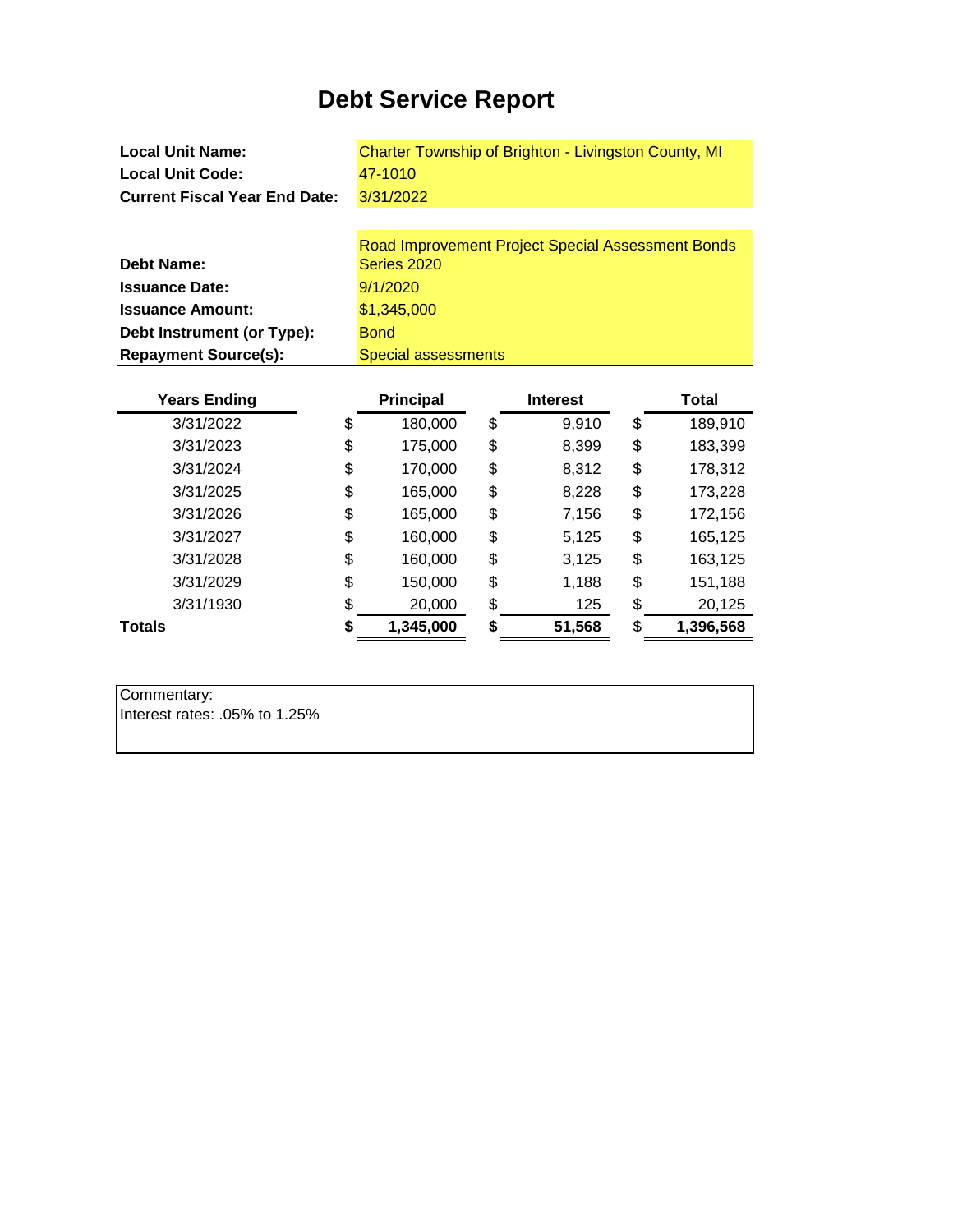# **Projected Budget Report**

| <b>Local Unit Name:</b><br><b>Local Unit Code:</b><br><b>Current Fiscal Year End Date:</b><br><b>Fund Name:</b> |    | <b>Charter Township of Brighton -</b><br><b>Livingston County, MI</b><br>47-1010<br>3/31/2022<br>General |                      |      |                                                               |                                                                                                             |  |
|-----------------------------------------------------------------------------------------------------------------|----|----------------------------------------------------------------------------------------------------------|----------------------|------|---------------------------------------------------------------|-------------------------------------------------------------------------------------------------------------|--|
|                                                                                                                 |    | <b>Fiscal Year</b><br>3/31/2021<br><b>Budget</b>                                                         | Percentage<br>Change |      | Projected<br><b>Fiscal Year</b><br>3/31/2022<br><b>Budget</b> | <b>Assumptions</b>                                                                                          |  |
|                                                                                                                 |    |                                                                                                          |                      |      |                                                               | Projected figures have been projected based on a slight<br>increase in taxable values, a slight increase in |  |
| <b>REVENUES</b>                                                                                                 | \$ | 3,859,697                                                                                                | 3.0                  | $\%$ | \$<br>3,975,488                                               | population, and a decrease in personal property taxes.                                                      |  |
| <b>EXPENDITURES</b>                                                                                             |    |                                                                                                          |                      |      |                                                               |                                                                                                             |  |
| Township board                                                                                                  | \$ | 143,960                                                                                                  | 3.0                  | $\%$ | \$<br>148,279                                                 |                                                                                                             |  |
| <b>Supervisor</b>                                                                                               | \$ | 42,360                                                                                                   | 3.0                  | %    | \$<br>43,631                                                  |                                                                                                             |  |
| <b>Administation - manager</b>                                                                                  | \$ | 263,860                                                                                                  | 3.0                  | %    | \$<br>271,776                                                 |                                                                                                             |  |
| <b>Elections</b>                                                                                                | \$ | 119,485                                                                                                  | 3.0                  | %    | \$<br>123,070                                                 |                                                                                                             |  |
| <b>Assessor</b>                                                                                                 | \$ | 324,140                                                                                                  | 3.0                  | $\%$ | \$<br>333,864                                                 |                                                                                                             |  |
| <b>Clerk</b>                                                                                                    | \$ | 329,360                                                                                                  | 3.0                  | %    | \$<br>339,241                                                 |                                                                                                             |  |
| <b>Treasurer</b>                                                                                                | \$ | 272,495                                                                                                  | 3.0                  | %    | \$<br>280,670                                                 |                                                                                                             |  |
| Township hall/grounds                                                                                           | \$ | 412,710                                                                                                  | 3.0                  | %    | \$<br>425,091                                                 |                                                                                                             |  |
| Cemetery                                                                                                        | \$ | 19,000                                                                                                   | 3.0                  | %    | \$<br>19,570                                                  |                                                                                                             |  |
| Other services                                                                                                  | \$ | 686,000                                                                                                  | 3.0                  | $\%$ | \$<br>706,580                                                 |                                                                                                             |  |
| Fire department                                                                                                 | \$ | 157,600                                                                                                  | 3.0                  | %    | \$<br>162,328                                                 |                                                                                                             |  |
| Planning                                                                                                        | \$ | 197,580                                                                                                  | 3.0                  | $\%$ | \$<br>203,507                                                 |                                                                                                             |  |
| <b>Code enforcement</b>                                                                                         | \$ | 13,470                                                                                                   | 3.0                  | %    | \$<br>13,874                                                  |                                                                                                             |  |
| <b>Emergency preparedness</b>                                                                                   | \$ | 8,500                                                                                                    | 3.0                  | %    | \$<br>8,755                                                   |                                                                                                             |  |
| <b>Drains</b>                                                                                                   | \$ | 403,500                                                                                                  | 3.0                  | %    | \$<br>415,605                                                 |                                                                                                             |  |
| Roads                                                                                                           | \$ | 177,000                                                                                                  | 3.0                  | %    | \$<br>182,310                                                 |                                                                                                             |  |
| Environmental                                                                                                   | \$ | 54,000                                                                                                   | 3.0                  | $\%$ | \$<br>55,620                                                  |                                                                                                             |  |
| <b>Municipal refuse collection</b>                                                                              | \$ | 15,000                                                                                                   | 3.0                  | %    | \$<br>15,450                                                  |                                                                                                             |  |
| Sewer and water                                                                                                 | \$ | 227,000                                                                                                  | 3.0                  | %    | \$<br>233,810                                                 |                                                                                                             |  |
| <b>Parks and recreation</b>                                                                                     | \$ | 154,000                                                                                                  | 3.0                  | %    | \$<br>158,620                                                 |                                                                                                             |  |
| Contingency                                                                                                     | \$ | 10,000                                                                                                   | 3.0                  | %    | \$<br>10,300                                                  |                                                                                                             |  |
| <b>TOTAL EXPENDITURES</b>                                                                                       | \$ | 4,031,020                                                                                                |                      |      | \$<br>4,151,951                                               |                                                                                                             |  |
| Excess of revenues over (under) expenditures \$                                                                 |    | (171, 323)                                                                                               |                      |      | \$<br>(176, 463)                                              |                                                                                                             |  |